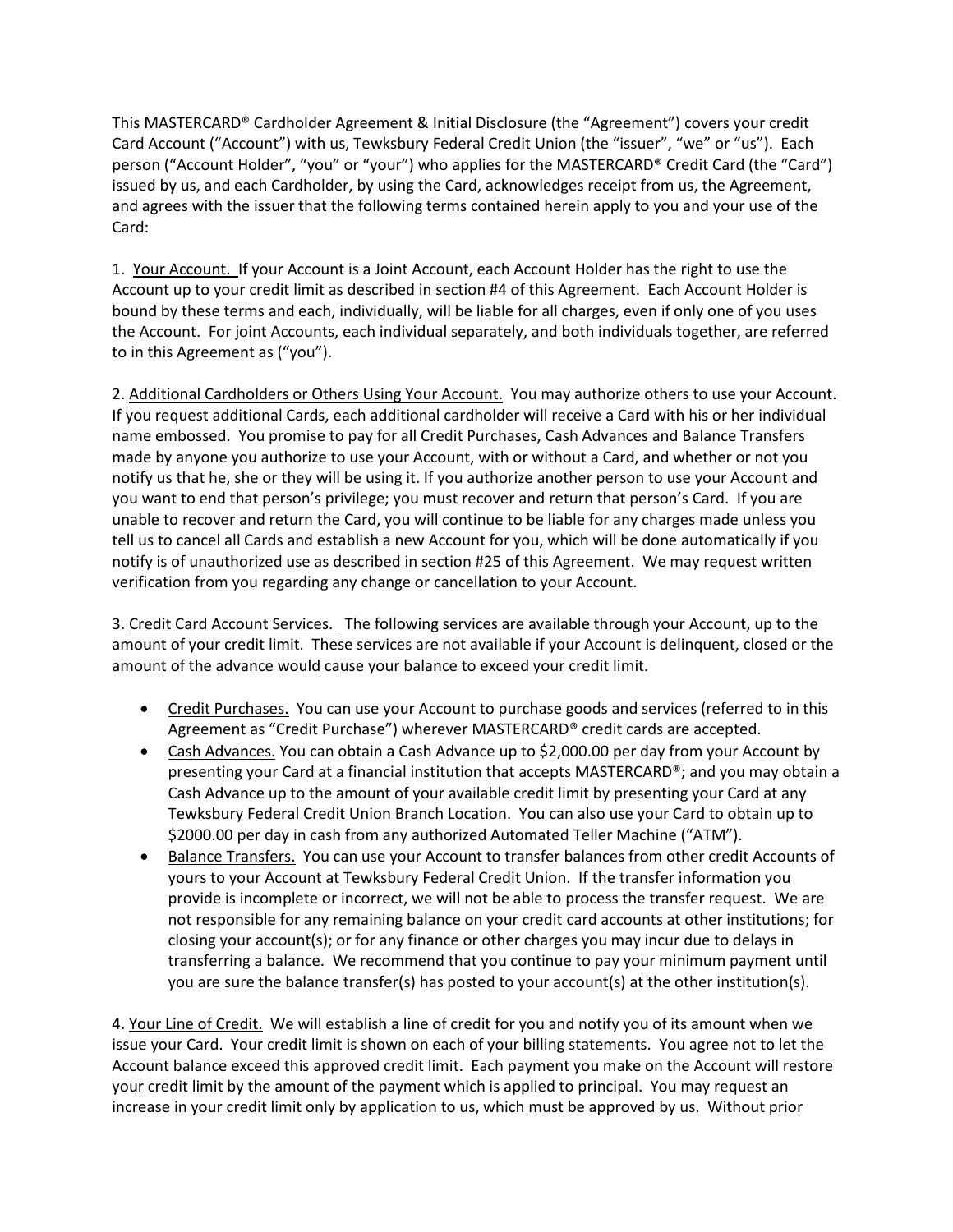notice to you, we may raise your credit limit. By giving you written notice we may, with good cause, reduce your credit limit.

If you exceed your credit limit, we may at our option, close your Account, and/or exercise any of our other remedies under this Agreement or applicable law. You must pay the full amount by which your balance exceeds the credit limit. The fact that we do not ask you for that amount as part of the Minimum Periodic Payment shown on your billing statement does not relieve you of your obligation to pay it immediately. We shall have no obligation to permit any new Credit Purchase, Cash Advances, or Balance Transfers if our records show that doing so will cause your balance to go over your limit. If we do permit any such Credit Purchases, Cash Advances, or Balance Transfers, such permission will not result in any waiver of our rights under this section.

5. Annual Percentage Rate (APR). The Annual Percentage Rate ("APR") for your Account is the annual interest rate and is used to calculate the Interest Charged to your Account. The APR was determined based on your personal credit score at the time of your application. The APR does not include any other Finance Charges, other than interest, which also may be charged to your account, as described in section #7 of this Agreement.

| With Rewards           | <b>Without Rewards</b> |
|------------------------|------------------------|
| $APR = Prime + Margin$ | $APR = Prime + Margin$ |
| Prime Rate + 10.74%    | Prime Rate + 5.74%     |
| Prime Rate + 11.74%    | Prime Rate + $6.74%$   |
| Prime Rate + 12.74%    | Prime Rate $+ 7.74%$   |
| Prime Rate + 13.74%    | Prime Rate + 9.74%     |
| Prime Rate + 14.74%    | Prime Rate + 11.74%    |
| Prime Rate + 14.74%    | Prime Rate + 12.74%    |

Rates are variable and subject to change. Maximum APR is 18%. Your ANNUAL PERCENTAGE RATE (APR) will be calculated by adding a margin from above to the Prime rate as correctly published in the Wall Street Journal as of the Wednesday immediately preceding the billing cycle. The Credit Union may adjust the rate once each month effective the first day of the billing cycle. APR changes will reflect on the following month's statement. No notice is sent for variable rate changes.

6. Paying Interest. Your Account will be subject to the Annual Percentage Rate and corresponding Periodic Rate applicable to your Tewksbury Federal Credit Union Card program.

You can avoid incurring Interest Charges on the balance of purchases reflected on your monthly statement and on any new purchases appearing on your next monthly statement by paying the New Balance shown on your monthly statement on or before the Payment Due Date. Otherwise, the new balance of purchases, and subsequent purchases from the date they are posted to your Account, will be subject to Interest Charges from the date they are posted to your Account.

The actual Interest Charged will be shown on your monthly statement. The Interest Charges for a billing cycle are computed by applying the monthly Periodic Rate to the "average daily balance" of purchases and cash advances (which includes balance transfers). To get the average daily balance, we take the beginning balance of your account each day, add new purchases, cash advances and debit adjustments, and subtract any payments, credits, non-accruing fees, and unpaid finance charges. This gives us the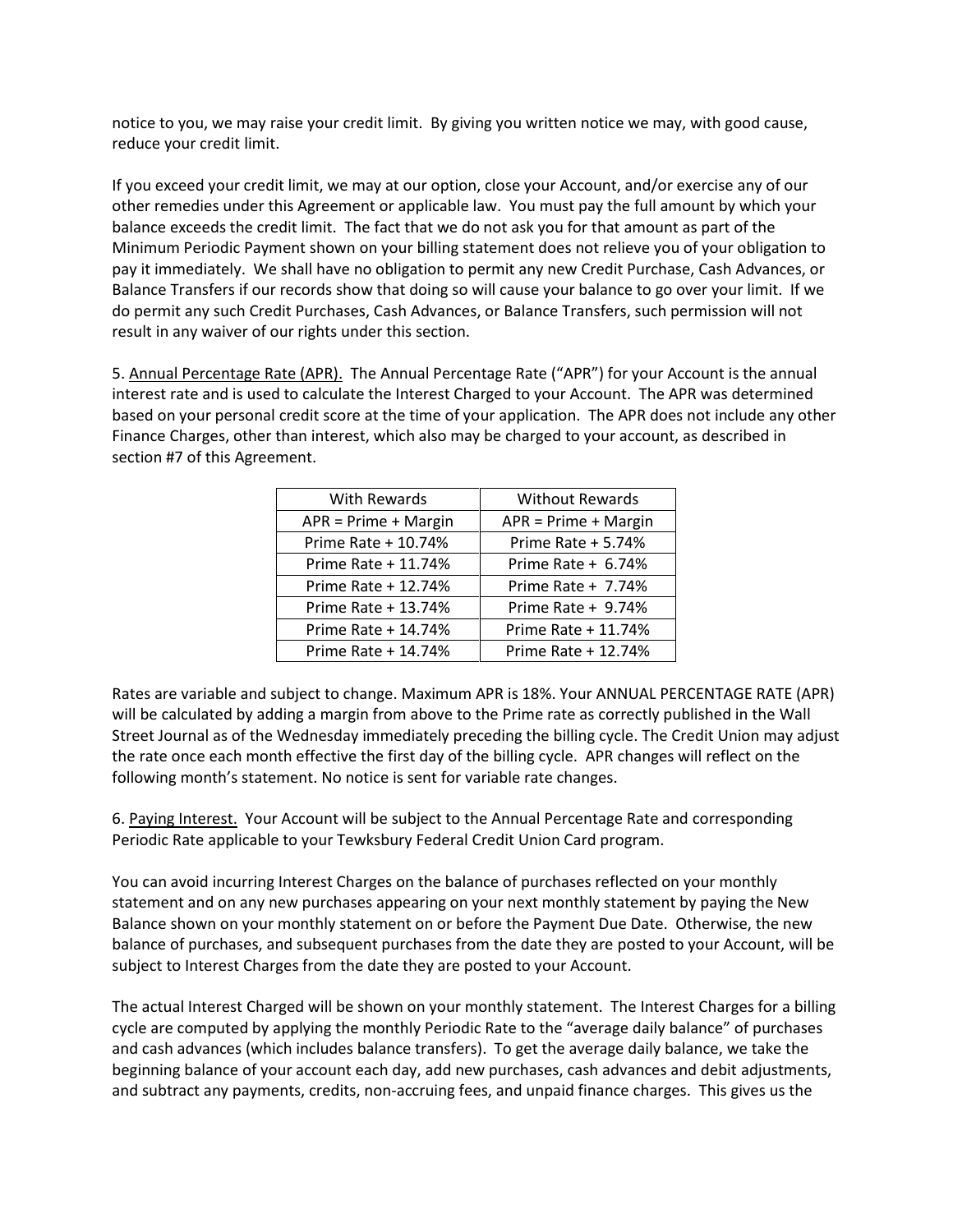daily balance. Then we add up all of the daily balances for the billing cycle and divide the total by the number of days in the billing cycle to determine your Interest Charge. If you are charged interest, the charge will be no less than \$1.00

7. Transaction Fees. Transaction fees are one-time fees that are considered Finance Charges. If you incur such fees your actual APR will exceed the corresponding APR shown on your statement in any month for which they are posted to your Account. We will assess the following transaction fees to your account:

- Cash Advance Fee. We currently do not assess a cash advance fee.
- Balance Transfer Fee. We currently assess a balance transfer fee of 2%.
- International Transaction Fee. An international transaction is a transaction where the country of the merchant is outside the USA. When you use your Tewksbury Federal Credit Union Card at a merchant that settles in currency other than US dollars, the charge will be converted into the US dollar amount. The currency conversion rate used to determine the transaction amount in US dollars is either a rate selected by MASTERCARD® from the range of rates available in wholesale currency markets for the applicable central processing date, which rate may vary from the rate MASTERCARD® itself receives, or the government-mandated rate in effect for the applicable central processing date. The conversion rate in effect on the processing date may differ from the rate in effect on the transaction date or posting date. MASTERCARD® USA charges us a 1.0% International Service Assessment on all International transactions and we pass this assessment on to you as an International Transaction Fee.
- 8. Annual Fee. We currently do not assess an annual fee.
- 9. Maintenance Fees. We currently do not assess maintenance fees.
- 10. Penalty Fees. Your Account will be assessed these penalty fees:
	- Late Payment Fee- If we do not receive at least your minimum payment within 15 days after the due date, you will be assessed a Late Fee of \$25.
	- Returned Payment Fee -If your payment is returned to us for any reason, you will be charged our Returned Payment Fee of up to \$25.00.

11. Other Fees. Your Account may be assessed these other fees:

- Replacement Card Fee-If you request a replacement Card, we may charge you our replacement Card fee of \$5.00; or \$50.00 for a rush order.
- Account Research Fee- If you request statements or other documentation, we may charge you our Research Fee of \$5.00 per item.
- Telephone Payment Processing Fee—If you call us and authorize us to make a payment to your account from another financial institution you may be charged a processing fee of \$5.00.
- ACH On Demand- If you request an automated clearing house payment on demand you may be charged a processing fee of \$5.00.

12. Responsibility. You agree to pay us, when due, the total of all Credit Purchases, Cash Advances, Balance Transfers, Interest Charges, fees and collections costs arising from the use of your Account by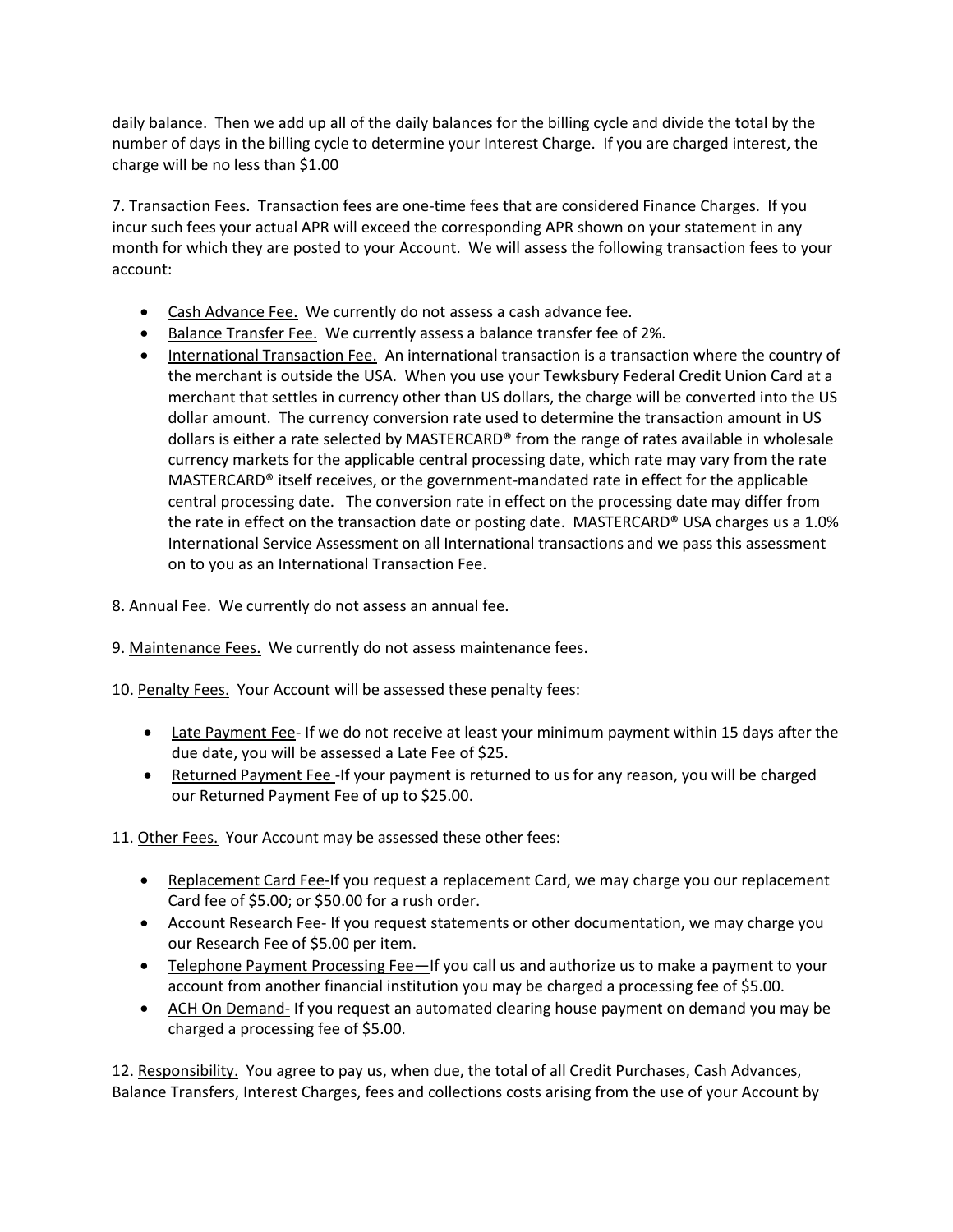you or any other person you permit to use your Account even if that person exceeds their permission. Your obligation to pay the judgement to which we are not a party may direct you or one of the other persons responsible to pay the Account. Any person using the Card is jointly responsible with you for the charges they make, but if that person signs the Card, they become a party to this Agreement and are also jointly responsible for the entire Account Balance.

13. Payments. Every month you must pay at least the minimum payment by the Payment Due Date. The Minimum Payment Due will be either 3% of your New Balance, or \$20.00, whichever is greater, or your total New Balance, if it is less than \$20.00. In addition, if at any time your New Balance exceeds your credit limit, you must immediately pay the excess upon our demand.

Payments may be made by mail, at the Tewksbury Federal Credit Union, through our online banking and other services available at Tewskburyfcu.com. To mail payments they must be sent to the address listed on the front of the billing statement after the phrase "make check payable to". Mailed payments will be given "same-day" credit if received on a due date that is a business day by 5:00p.m. Mailed payments received on the day following a weekend or holiday payment due date will be "back-dated" to that due date.

By separate agreement you may authorize us to charge the minimum payment automatically to your share or share draft account with us. You may of course, pay more frequently, pay more than the minimum payment, or pay the total new balance in full, and you will reduce the Interest Charge by doing so. We may accept checks marked "payment in full" or with the words of similar effect without losing any of our rights to collect the full balance of your Account with us.

Payments made to your Account will be applied in the following order:

- Previously billed and unpaid Finance Charges
- Miscellaneous fees (including late charges)
- Purchase Balance of the last statement
- Cash Advance balance as of last statement
- Purchases this billing cycle
- Cash Advances this billing cycle

However, payments in excess of the Minimum Payment Due, will be applied to outstanding balances with the highest APR first and any related Interest Charge, and then applied to lower APR balances on a sequentially lower basis.

14. Statements and Notices. We will have a statement delivered to your mailing address every month, at least 21-days prior to the Payment Due Date. The statement will show your Previous Balance; current Purchase and Cash Advance transactions on your Account; Other Credits and Debits; your Credit Limit and Available Credit Limit; Balances of Purchases and Cash Advances; New Balance; Purchase and Cash Advance APR's and Periodic Rates; Interest and Fees Charged year-to-date; Fees and Interest Charged for the period; Estimated Total Costs; Payment Due Date; and Minimum Payment Due. The statement will also include a disclosure showing you how long it will take to pay off your balance if only minimum payments are made and what monthly payment would be necessary to pay off your balance in three years.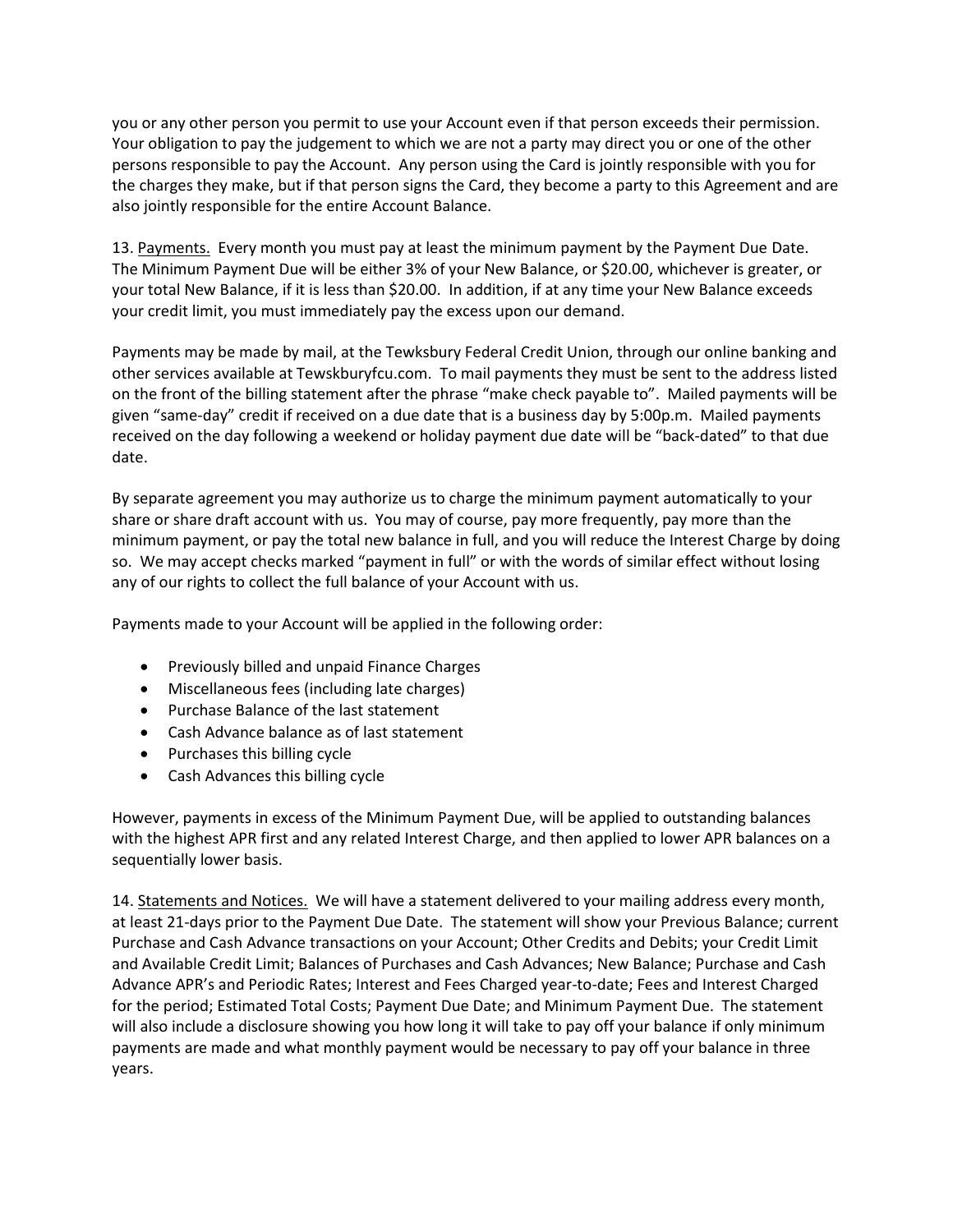Statements and notices will be mailed to you at the most recent address you have given the Credit Union. Notices sent to any one of you will be considered notice to all. To inquire or send correspondence write us at the address indicated on the front of the billing statement after the phrase "send billing inquires and correspondence to".

15. Rewards Program. Earn 1 point for every two dollars in purchases, which can be redeemed for gift cards, merchandise and travel. You may check available points and redeem points with your Tewksbury Federal Credit Union Online account or Mobile banking account or by visiting UChooseRewards.com.

**Restrictions on Rewards.** Rewards points are based on qualifying net purchases. Rewards are not available: 1) on cash advances, 2) on any purchases that exceed your available credit limit, 3) on any business purpose purchases, 4) upon your Account being closed for any reason, 5) past due or charged off accounts, 6) fraudulent charges, 7) credit of any kind including returns, 8) balance transfers. We reserve the right to discontinue providing you with Rewards if you use your Card for other than consumer or personal purposes. We reserve the right to cancel this Rewards program at any time.

16. Payoff Your Balance. You may obtain your payoff balance by calling 1-800-304-5201.

17. Penalty APR. We currently do not assess a penalty APR.

18. Default. If you fail to pay at least the Minimum Payment Due by the Payment Due Date your payment will be considered late and you may be considered in default. If at any time we consider your Account in default, you understand we may demand full payment including interest and the return of your cards. You also agree to pay any fees, collection costs, reasonable attorney fees, and court costs as applicable.

We may, without notifying you, temporarily suspend your credit, close your Account, cancel all credit cards issued on it and require immediate payment of your entire balance if any of the following occurs:

- a. You fail to make a payment when it is due;
- b. You do not follow the terms of this Agreement in any way;
- c. You have made any false or misleading statement on the application for your Account;
- d. You fail to pay any other loans you owe us;
- e. You become insolvent or die;
- f. There is an attachment, execution or levy against your property or you make an assignment for the benefit of creditors;
- g. A bankruptcy petition is filed by or against you or your spouse;
- h. A guardian, conservator, receiver, custodian or trustee is appointed for you;
- i. You are generally not paying your debts as they become due; or
- j. There has been a material adverse change in your financial standing.

19. Illegal Use and Internet Gambling. You agree not to use your Card(s) for unlawful Internet gambling or other illegal purpose(s). Display of a payment Card logo by, for example, an online merchant does not necessarily mean that transactions are lawful in all jurisdictions in which the cardholder may be located.

20. Returns and Adjustments. Merchants and others who honor this Card may give credit for returns or adjustments, and they will do so by sending in a credit which we will post to your Account. If your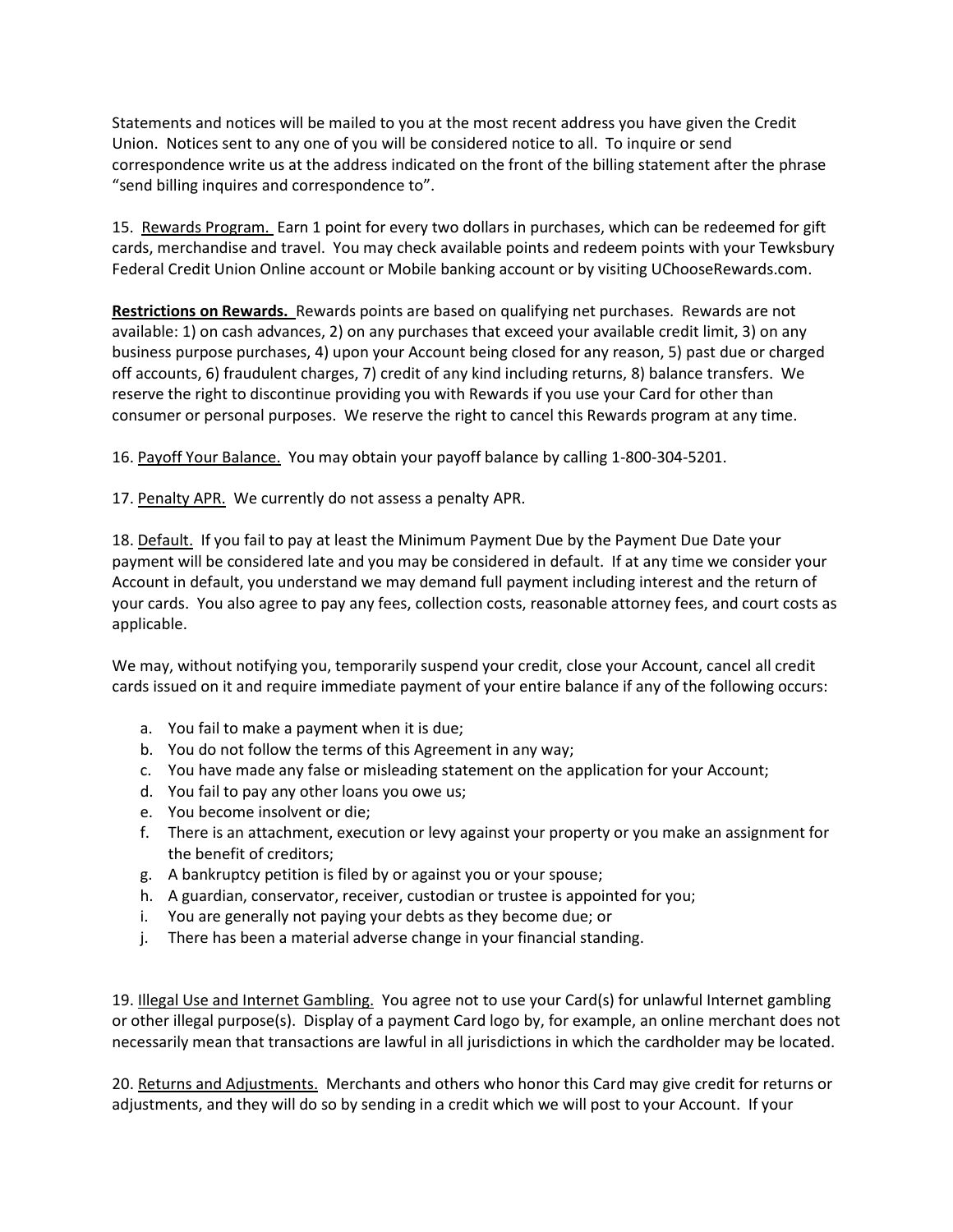credits and payments exceed what you owe us, we will hold and apply this credit balance against future purchases and cash advances, or if it is \$1.00 or more, refund it on your written request or automatically within six months.

21. Honoring Card. We are not responsible for the refusal of any merchant or financial institution to honor your Card.

22. Security Interest. If you give or have given us a specific pledge of your Credit Union shares, or any security interests for all of your debts, your account will be secured by your pledged shares and the property described in those other security agreements, except for property consisting of your principal residence and household goods.

23. Credit Information. You authorize us to investigate your credit standing when opening, renewing or reviewing your Account and you authorize us to release information to others who inquire of us about your credit standing, to the extent allowed by law.

24. Change in Terms. We can change any terms of your Account at any time. We will provide you with a 45-day notice for all significant changes to terms in this Agreement, as required by law, and a Notice of Right to Cancel, unless you have previously agreed to them. Subject to the applicable law, any change will apply to the current balance of your Account, as well as to future balances. No notice is sent for variable rate changes.

25. Lost or Stolen Card and Unauthorized Use. You agree to notify us immediately if your Card is ever lost or stolen, your PIN is lost or stolen, or if an unauthorized use may have occurred. To report a lost or stolen card, you must call us at (800)304-5201; to report unauthorized use of your card, call us at (800)304-5201 or write us at: Tewksbury FCU, 752 Main St., Tewksbury, MA 01876 You also agree to assist us in determining the facts, circumstances and other pertinent information relating to any loss, theft or possible unauthorized use of our credit card and comply with such procedure as we may require in connection with our investigation, including assisting in the prosecution of any unauthorized user.

26.Important Notice to Cardholders Who Contact Us by Phone. You agree that the issuer, its agents and service companies may, without the need to seek additional confirmation from you, monitor and/or record any telephone communications with you to ensure that inquiries from you are handled promptly, courteously, and accurately.

27.Special Promotions. From time to time, we may offer special promotions, under which purchases of goods and services, balance transfers or cash advances transactions may be billed to your Account with special promotional terms. The finance charges, minimum payment, application on payments and other terms for special promotions may differ from the standard terms described in this Agreement and as may be shown on your Account statement.

28.MASTERCARD® Rules and Regulations. The services being provided to you under this Agreement are made possible by Issuer's status as a licensee of MASTERCARD® U.S.A. You recognize Issuer's responsibility to comply with the current MASTERCARD® U.S.A. rules and regulations and changes to them in order to continue to provide these services. MASTERCARD® cards may not be used for any illegal transaction.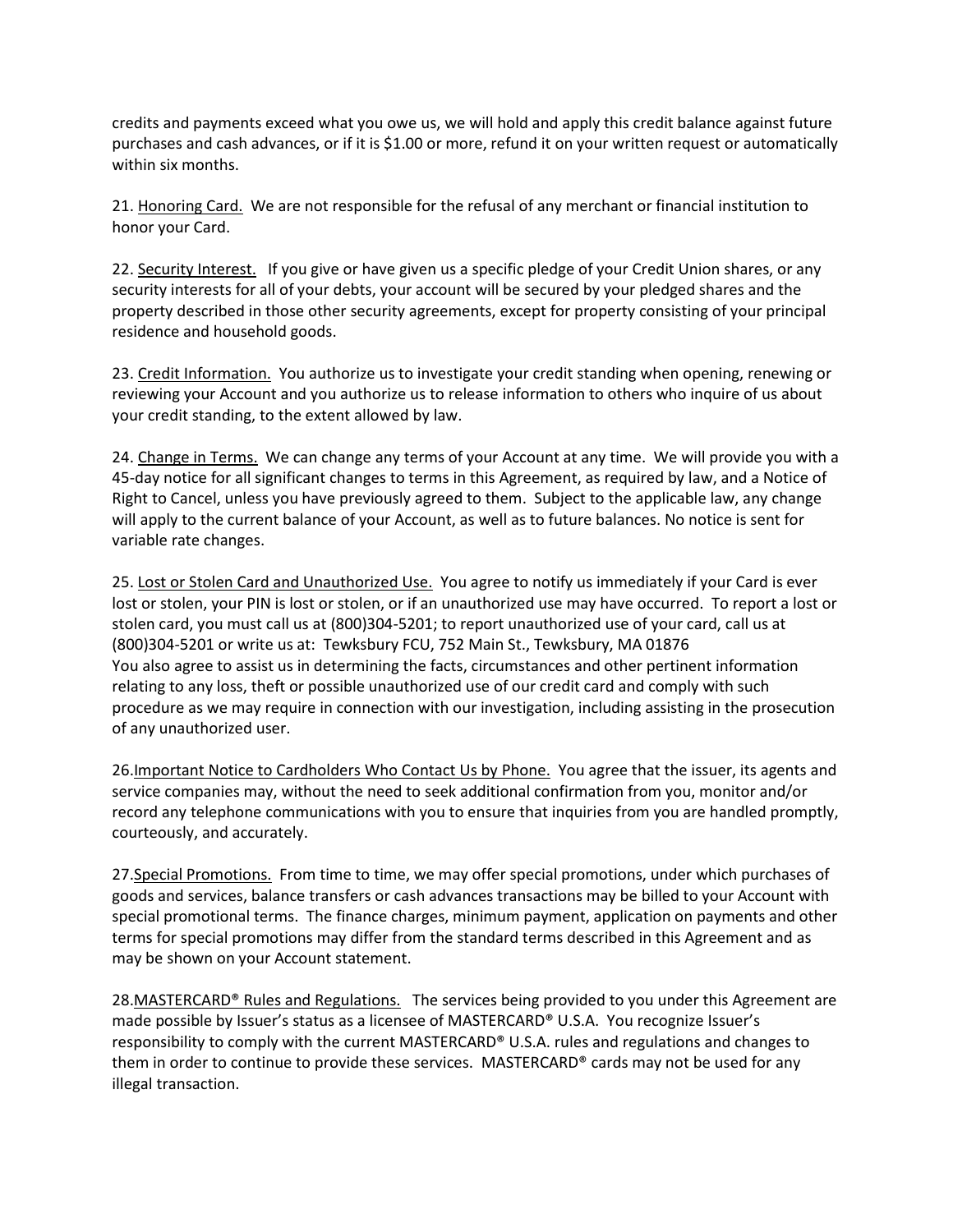29.Accuracy of Information. The information about the terms and costs of the Card described in this Agreement is accurate as of the Effective Date. However, you may call us at 978-851-9750 any time to find out what may have changed, or write to us at: Tewksbury Federal Credit Union, 752 Main Street, Tewksbury, MA 01876.

30.Termination of Account. We can cancel your Account at any time, or reduce the amount of your credit line, without notice to you, except in those situations where notice is required by law. If we cancel your Account, you agree to destroy all Cards issued on your Account by cutting then in half or otherwise destroying them. You will continue to be responsible for full payment of the balance on your Account and all charges on your Account, including those not yet received by us, as well as subsequent Finance Charge and other charges. Each Card is our property, and you agree that the Cards are not transferable and to surrender any Card upon demand.

On the Card anniversary date or at re-issue, your membership must be in good standing. If any obligation to which you are a party with the credit union is in default, a new Card may not be sent to you. You may terminate this agreement at any time, but termination by either of us does not affect your obligation to pay the Account balance plus any finance and other charges you owe under this agreement. Convenience checks are no longer valid if the Account has been suspended or terminated.

31.Law Governing this Agreement. You understand and agree that this Agreement is made in Massachusetts and shall be governed by the Laws of the Commonwealth of Massachusetts to the extent that Massachusetts law is not inconsistent with controlling federal law. If any term or provision of this Agreement is found to be unenforceable, this will not make any other terms or provisions unenforceable.

If, for any reason, we do not make use of any of our rights under this Agreement on a particular occasion(s), that will not limit our ability to exercise those rights in the future.

## 32. Your Billing Rights: Keep this Document for Future Reference

This notice contains important information about your rights and our responsibilities under the Fair Credit Billing Act.

## **What To Do If You Find A Mistake On Your Statement.**

If you think there is an error on your statement, call us at (800)304-5201 or write us at: Tewksbury FCU, 752 Main St., Tewksbury, MA 01876

In your letter, give us the following information:

- Account information- Your name and account number.
- Dollar amount- The dollar amount of the suspected error.
- Description of problem- If you think there is an error on your bill, describe what you believe is wrong and why you believe it is a mistake.

You must contact us:

• Within 60 days after the error appeared on your statement.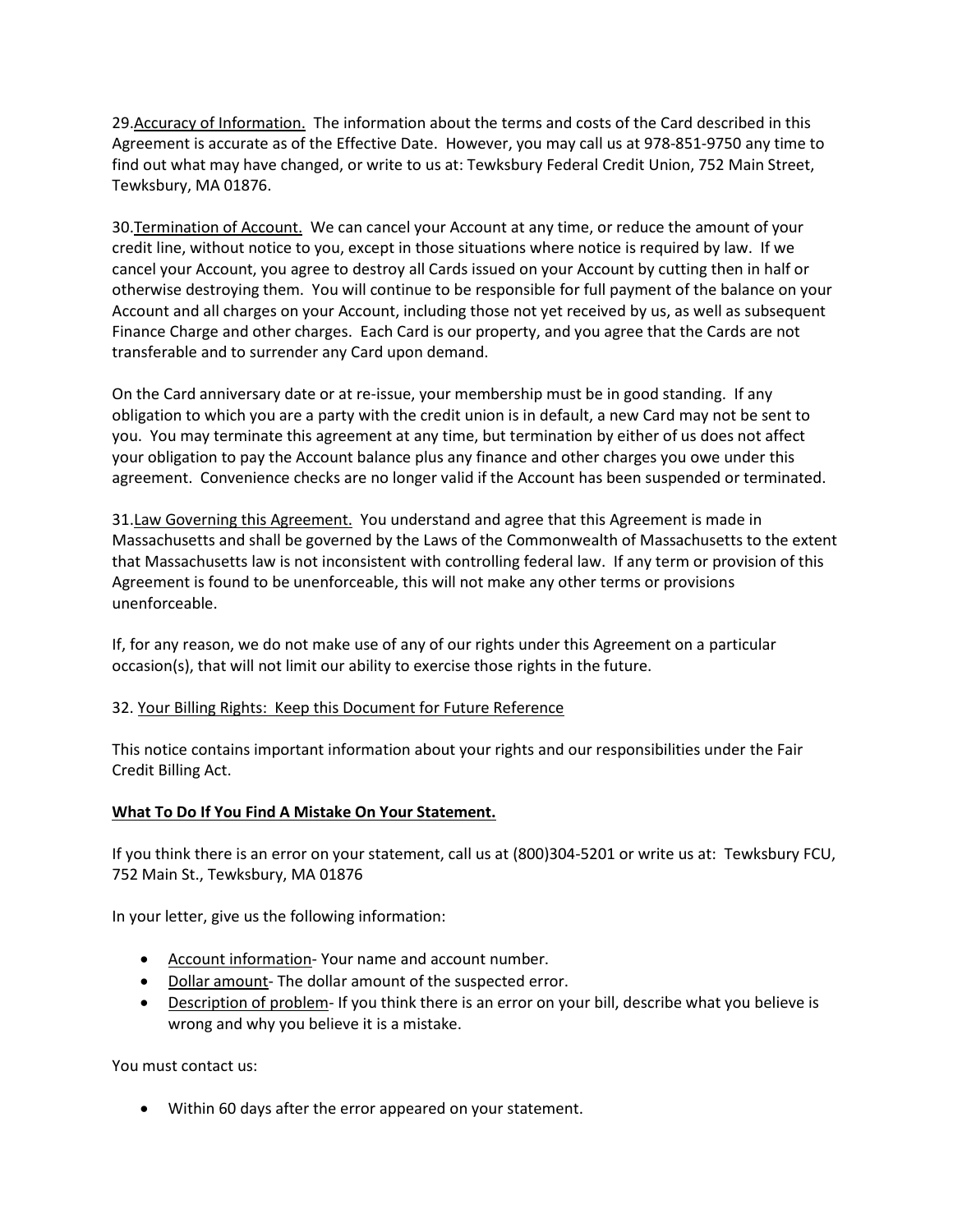• At least 3 business days before an automated payment is scheduled, if you want to stop payment on the amount you think is wrong.

You must notify us of any potential errors in writing [or electronically]. You may call us, but if you do, we are not required to investigate any potential errors and you may have to pay the amount in question.

## What Will Happen After We Receive Your Letter

# **When we receive your letter, we must do two things:**

- 1. Within 30 days of receiving your letter, we must tell you that we received your letter. We will also tell you if we have already corrected the error.
- 2. Within 90 days of receiving your letter, we must either correct the error or explain to you why we believe the bill is correct.

# **While we investigate whether or not there has been an error:**

- We cannot try to collect the amount in question, or report you as delinquent on that amount.
- The charge in question may remain on your statement, and we may continue to charge you interest on that amount.
- While you do not have to pay the amount in question, you are responsible for the remainder of your balance.
- We can apply any unpaid amount against your credit limit.

## **After we finish our investigation whether or not there has been an error:**

- If we made a mistake: You will not have to pay the amount in question or any interest or other fees related to that amount.
- If we do not believe there was a mistake: You will have to pay the amount in question, along with applicable interest and fees. We will send you a statement of the amount you owe and the date payment is due. We may then report you as delinquent if you do not pay the amount we think you owe.

If you receive our explanation but still believe your bill is wrong, you must write to us within 10 days telling us that you still refuse to pay. If you do so, we cannot report you as delinquent without also reporting that you are questioning your bill. We must tell you the name of anyone to whom we reported you as delinquent, and we must let those organizations know when the matter has been settled between us.

If we do not follow all of the rules above, you do not have to pay the first \$50 of the amount you question even if your bill is correct.

## **Your Rights if You Are Dissatisfied With Your Credit Card Purchases.**